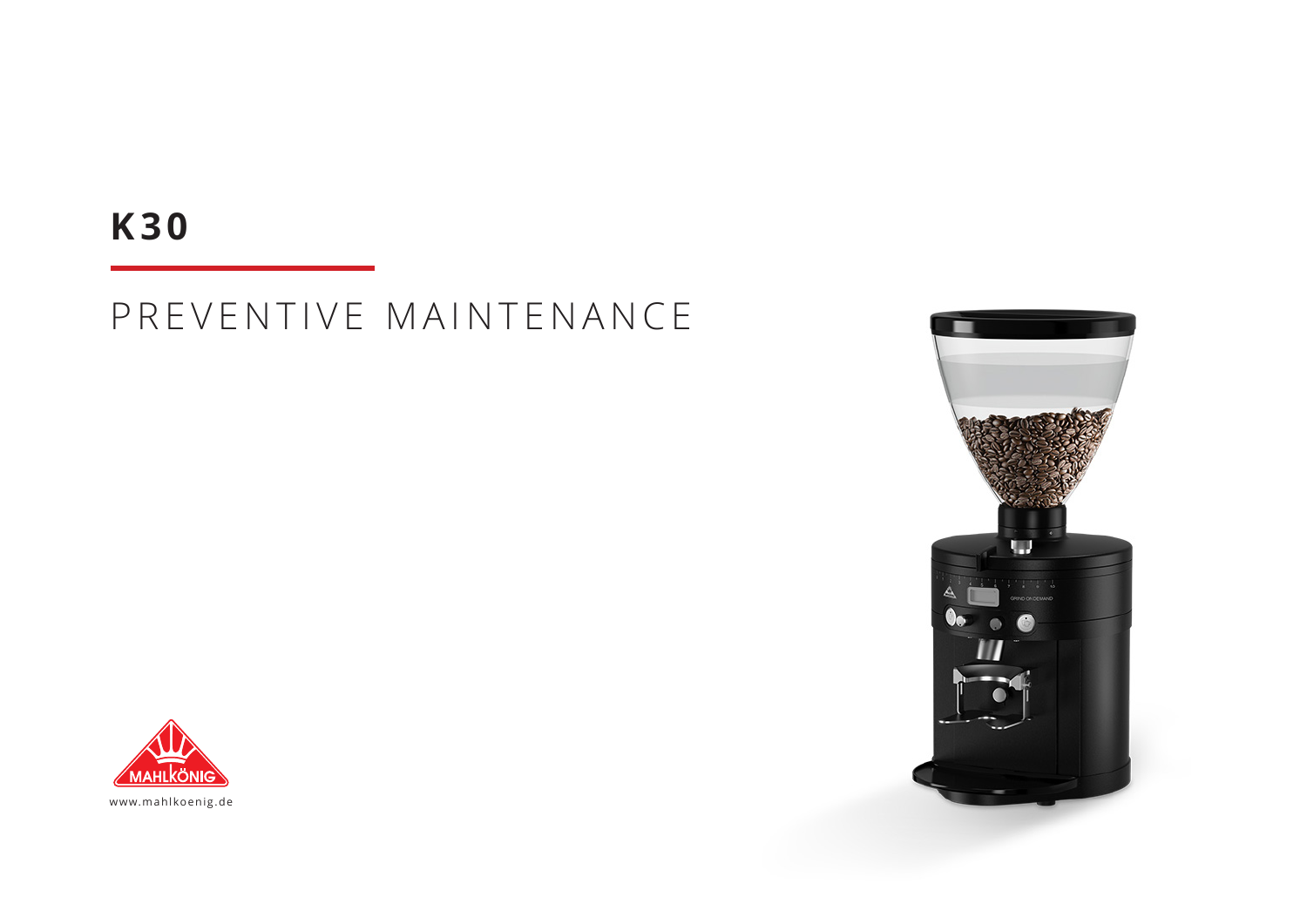### **K30** RECOMMENDED SPARE PARTS LIST

| <b>AMOUNT</b>  | <b>DESCRIPTION</b>       | <b>ARTICLE NUMBER</b> |
|----------------|--------------------------|-----------------------|
|                | Bean hopper              | 309559                |
|                | Power board              | 101655                |
|                | Capacitor                | 305743                |
|                | Residue tray             | 306340                |
|                | Grinder casing set       | 101145                |
|                | Processor board          | 308389                |
|                | Display K30              | 307244                |
|                | Small parts set          | 308387                |
|                | Micro switch             | 306720                |
| 5              | Silicone flapper 17 mm   | 310139                |
| 5              | Silicone flapper 15.8 mm | 101518                |
| $\overline{2}$ | Set of burrs             | 306715                |
|                | Burr changing tool       | 101066                |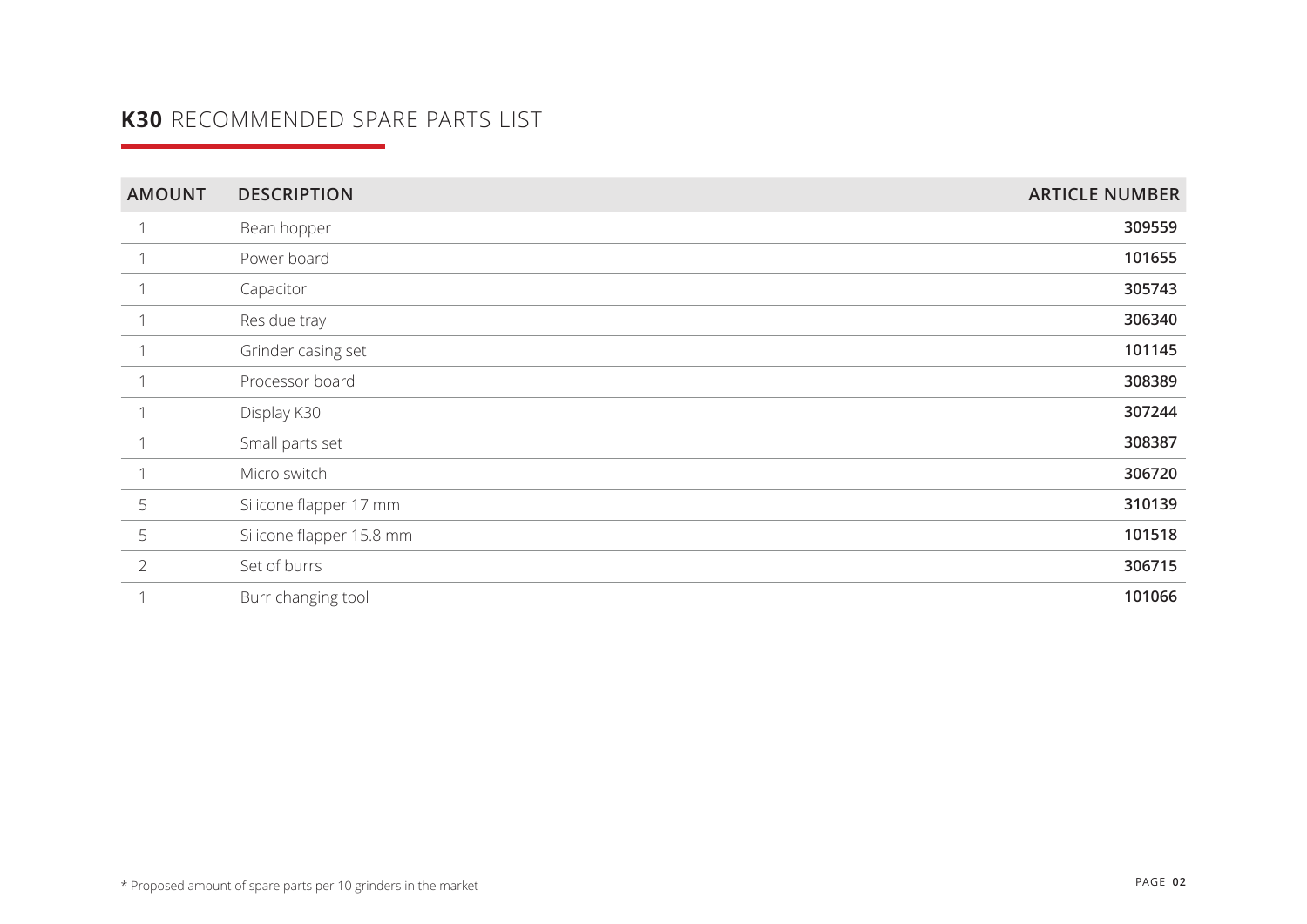### **K30** BASIC STOCK PROPOSAL CLEANING PROCESS

#### **1. CLEANING:**

Always unplug the coffee grinder before cleaning.

- $\cdot$  Apply dry cleaning only. If necessary use suitable mild "dish" washer detergent
- No alkaline cleaning agent must be used for cleaning (affects-flavour)
- Do not spray coffee grinder with water and/or steam (risk of short circuit)
- Clean your grinder periodically, at least once a week.
- Please use MAHLKÖNIG GRINDZTM

#### **Cleaning of housing:**

• Use paper towel along with mild dish washer detergent to clean the housing, cover lid and inside the hopper

#### **Cleaning of spout tube:**

• Use a vacuum cleaner to exhaust the discharge tube. The use of brushes can lead to the damage of the built-in flappers resulting in a an inaccurate grinding result.

Periodic checking of the grinder, burrs and grinding quality must only be performed by competent service personnel and/or trained staff.

#### **2. ROUTINE CHECK: Indications:**

#### • Reduction of the output of the grinder.

- Temperature increase of the ground coffee
- Inconsistent grind
- Increased amount of dust
- Grinder clogs more often

#### **3. MAINTENANCE:**

#### **Short-term maintenance every 2 weeks**

- Outside cleaning including the hopper
- Use GRINDZTM

#### **Long-term maintenance once a year**

- Thorough cleaning of the grinder including the opening of the grinder housing and removing of all coffee residues
- Change of burrs
- Checking calibration and re-calibrate, if necessary